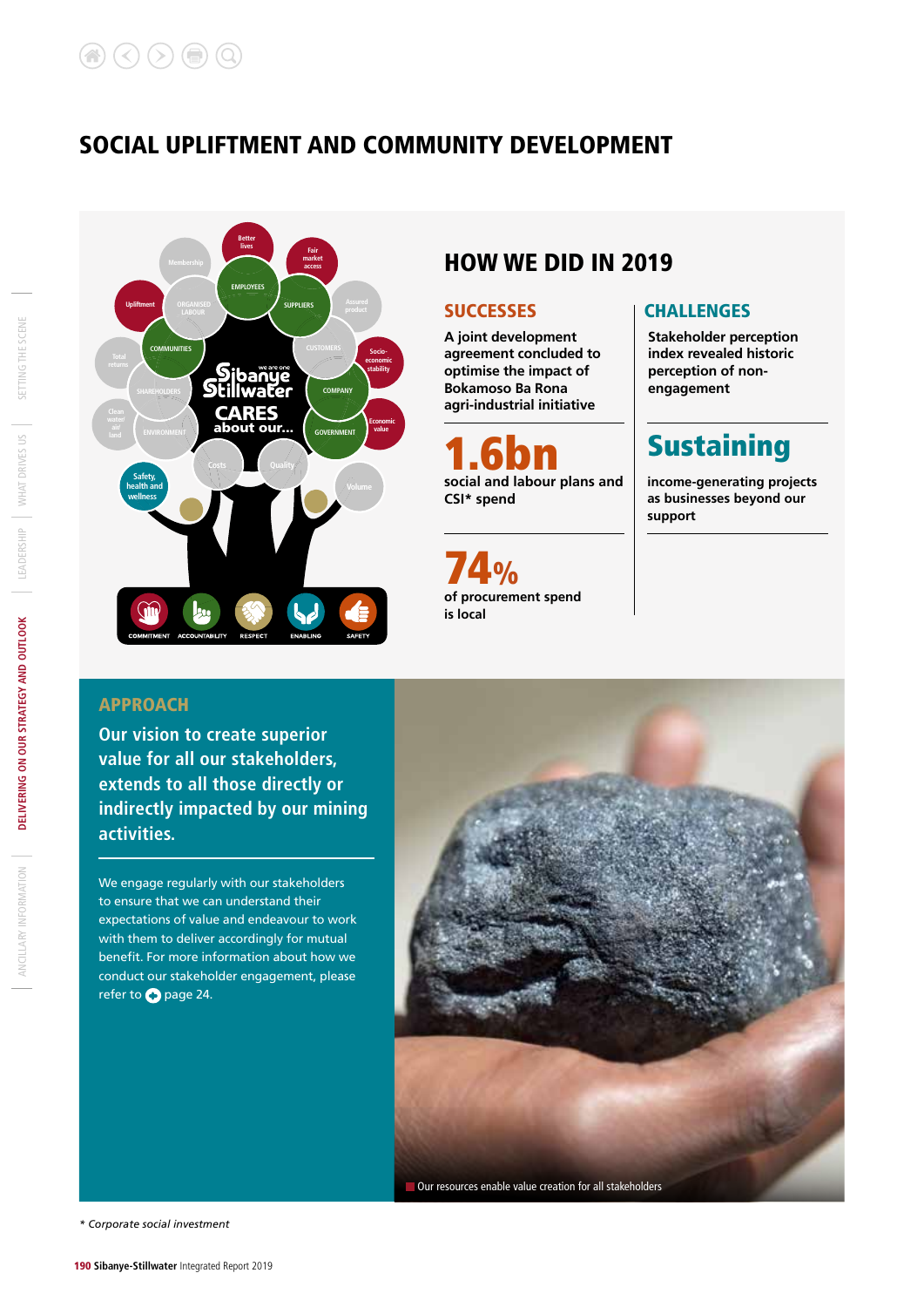# $\left(\langle\right)\left(\rangle\right)\left(\right)$   $\left(\mathbb{Q}\right)\left(\mathbb{Q}\right)$

There is a regulatory requirement for all SA mining companies to contribute to local and labour-sending area community upliftment and development in order to secure a social licence to operate. Sibanye-Stillwater is committed to meeting and going beyond regulatory compliance in line with our purpose of ensuring that our mining improves lives. We share the value created by our mining operations through partnership and collaboration, engaging transparently with communities, while integrating sustainable development and responsible social closure into our decision-making processes.

Our community engagement and socio-economic development programmes go beyond our areas of operation. We contribute not only to our host communities but to our primary labour-sending areas. See community fact sheets at *https://www.sibanyestillwater. com/sustainability/community/*

Our South African socio-economic development programmes and corporate social investment (CSI) initiatives are overseen by the management-led Social Licence to Operate Committee (a subcommittee of the Executive Committee), which also monitors the impact of Sibanye-Stillwater's socio-economic activities at the SA operations. The Social, Ethics and Sustainability Committee of the Board oversees and monitors the social impacts of Sibanye-Stillwater's business activities on communities in SA and in the US, motivated and guided by our role as an ethical, responsible corporate citizen.

**C** For further information on the governance of our activities in relation to communities, refer to the report of the *Social, Ethics and Sustainability Committee* on page 68 as well as to pages 74 and 89.



#### EVALUATING OUR SOCIO-ECONOMIC IMPACT

With our renewed focus on strengthening, reinforcing and building the Sibanye-Stillwater reputation and brand, it is imperative to develop a narrative that supports our vision globally, nationally, provincially and on a municipal level. Such a narrative must be supported by credible independent data-driven analysis, providing a factual basis for the assertion that the Group lives and honours its purpose, vision and values.

A socio-economic impact evaluation of Sibanye-Stillwater's operations in the Montana economy has already been conducted and has been received positively by local stakeholders. Published in January 2019, the study, conducted by the Bureau of Business and Economic Research at the University of Montana, concludes that the mining operations in south-central Montana make the local economy significantly larger, more prosperous and more populous than it would have been without the presence of Sibanye-Stillwater. The contributions to Montana were measured in terms of production, employment, spending and tax revenues. The study used 2017 data but the methodology and the relative consistency of the data from year to year renders the assumed impact and multiplier effect accurate for years to come. For more information on the outcome of the study, please refer to the *Mining supports Montana* fact sheet at *www.sibanyestillwater.com*. Given the anticipated continued growth of the US operations, future economic contributions would generally exceed the results of this study year on year.

Since South Africa constitutes a significant part of our footprint, we have complemented this US study with parallel South African studies to generate an overall Group evaluation of our socio-economic impacts. For this reason, the Boston Consulting Group was contracted to undertake a social and economic factors study for Sibanye-Stillwater.

The report provides the basis for the narrative around the company's economic footprint. The narrative will be developed with the following stakeholder considerations:

- **Investors:** their interest in long-term organisational sustainability increasingly extends beyond financial metrics
- **Government:** their focus lies with job creation, economic transformation and growth, which underpin the challenges in securing a social licence to operate
- **Employees:** have a central role in the articulation of the values-based brand within the communities in which they live
- **Local communities:** need to understand the scale of the economic contribution the company makes to the country within its operational footprint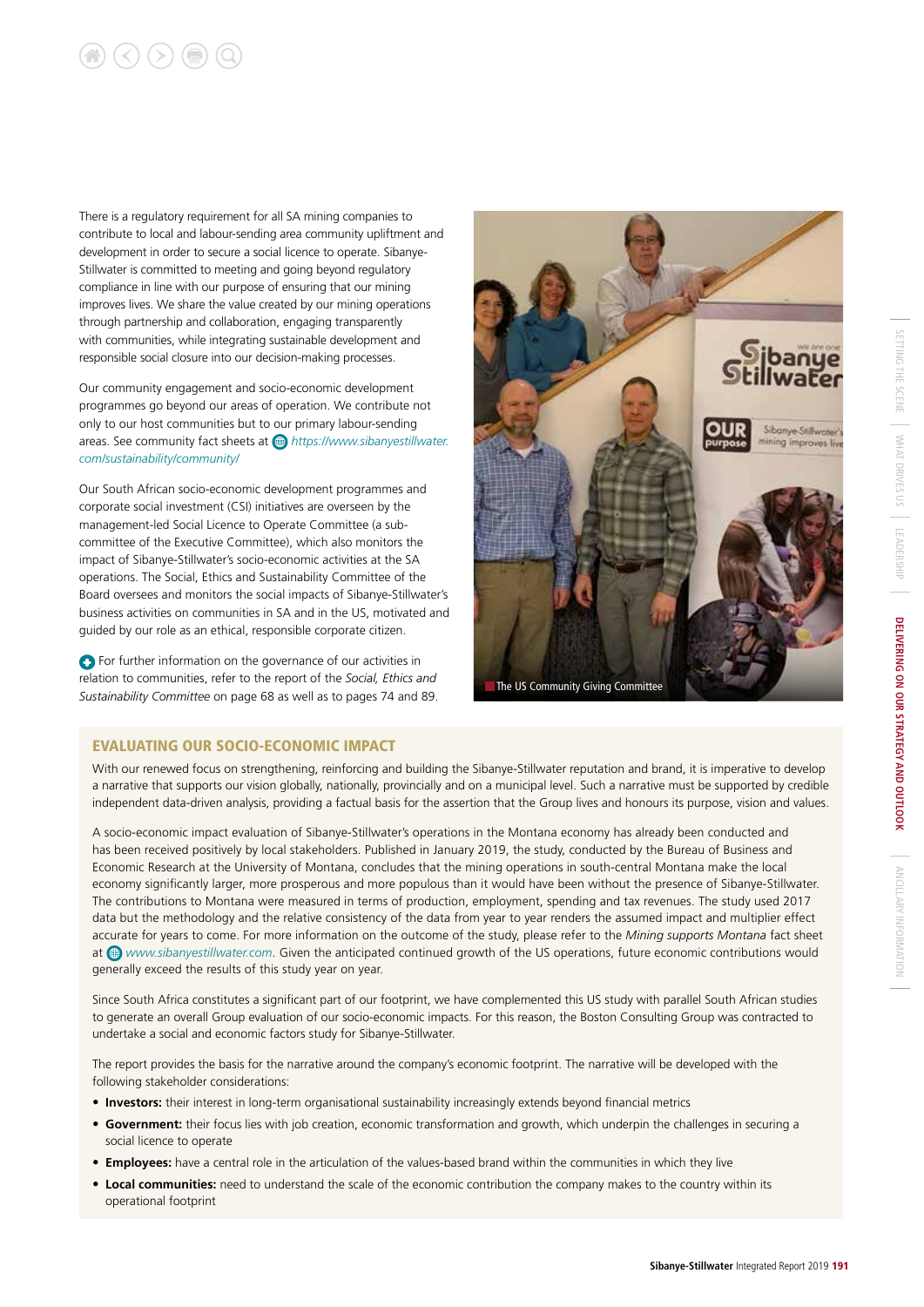#### **PERFORMANCE**

#### SA OPERATIONS

#### **Our operating context**

Our relationships with our communities in South Africa continue to be dynamic and challenging against a background of current socio-economic challenges, legacy issues and unfulfilled promises (including those originating prior to acquisition by the company) and misaligned expectations arising from lack of understanding of the role of the mine relative to government. This scenario results in increasing discontent and impatience with the pace of delivery of social programmes. The social context is played out against a backdrop of poor service delivery by local government, poverty and a high rate of unemployment, particularly among the youth.



In line with our approach to creating and sharing value, in 2018 we developed a stakeholder perception index to measure and monitor stakeholder perceptions. Initial testing of the index was conducted among selected stakeholder groupings, including communities in the vicinity of our gold operations on the West Rand and in the Free State in the same year. The index revealed historic perceptions of a culture of non-engagement. Specifically, there was a perceived lack of transparency in procurement processes, environmental issues, care and maintenance, and socio-economic development programmes. The same engagement highlighted gaps in the municipality-led Integrated Development Plan (IDP) process, which is meant to determine and prioritise the needs of communities that ultimately inform our social and labour plans (SLPs). There is also an apparent misunderstanding of SLP funding and related responsibilities.

Communities expressed frustration, believing that the mines do not respond to their grievances, particularly in relation to CSI, procurement and employment. To this end, the company put in place a mechanism to ensure that a formal, proactive and responsive process is in place to deal with stakeholder grievances  $\bigodot$  (refer to page 195).

The findings support the feedback the company regularly receives from its engagement partners and therefore engagement and communication have been strengthened to ensure that stakeholders are informed, and, where applicable, engaged and consulted on issues of mutual interest. With the integration of the Marikana operations, the company plans to conduct a Group-wide stakeholder perception study in South Africa aimed at creating a baseline and an opportunity to rebase stakeholder relationships



ANCILLARY INFORMATION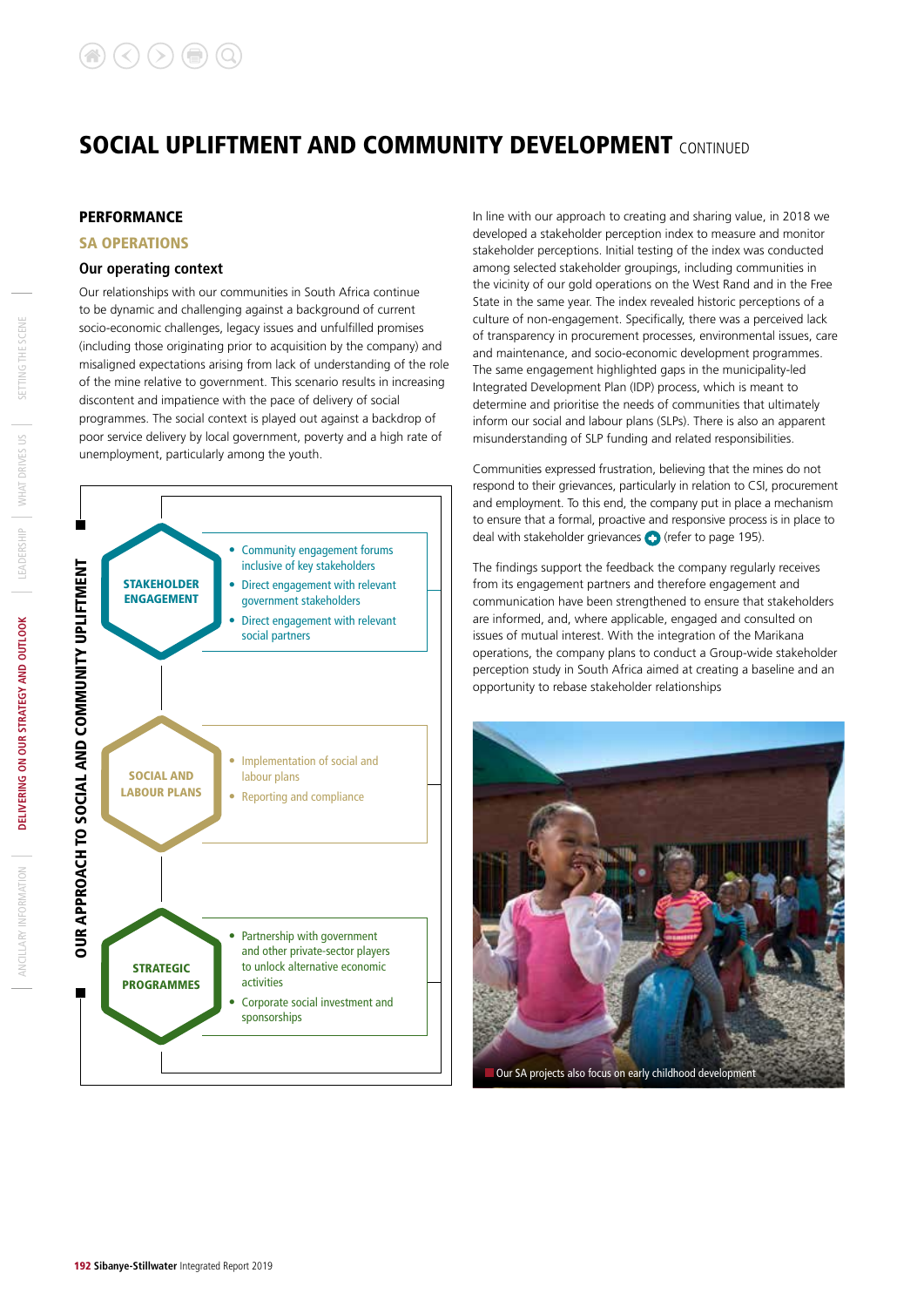### **Community challenges and our responses: 2018 to 2019**

| <b>Challenge</b>                                                                                                                                                       | <b>Response</b>                                                                                                                                                                                                                                                                                                                                                                                                                                                                                                                                                                                                                                                                                                                                                                    |
|------------------------------------------------------------------------------------------------------------------------------------------------------------------------|------------------------------------------------------------------------------------------------------------------------------------------------------------------------------------------------------------------------------------------------------------------------------------------------------------------------------------------------------------------------------------------------------------------------------------------------------------------------------------------------------------------------------------------------------------------------------------------------------------------------------------------------------------------------------------------------------------------------------------------------------------------------------------|
| <b>Perceived lack of</b>                                                                                                                                               | We are:                                                                                                                                                                                                                                                                                                                                                                                                                                                                                                                                                                                                                                                                                                                                                                            |
| <b>engagement</b> $-$ There is<br>a belief that mines do not<br>respond to community<br>grievances, particularly in<br>relation to CSI, procurement<br>and employment. | • creating consistent and open channels of communication<br>In 2019, we developed an issues management process and a complaints/grievance mechanism aimed at<br>ensuring community and stakeholder concerns are resolved speedily. A complaints procedure<br>$\bigoplus$ (see page 195) was put in place so that communities and other stakeholders can more easily contact<br>Sibanye-Stillwater and report their concerns. A hotline was set up to facilitate contact with Sibanye-<br>Stillwater.                                                                                                                                                                                                                                                                               |
|                                                                                                                                                                        | As part of the community complaints procedure, every issue or complaint is captured in a register,<br>resolved and feedback provided to stakeholders within a stipulated turnaround time. In this way,<br>issues are resolved before they develop into disputes.                                                                                                                                                                                                                                                                                                                                                                                                                                                                                                                   |
|                                                                                                                                                                        | assisting communities to organise themselves so that engagement is constructive<br>The company has increased its efforts to set up multistakeholder community engagement forums (CEFs)<br>to ensure regular and consistent engagement.                                                                                                                                                                                                                                                                                                                                                                                                                                                                                                                                             |
|                                                                                                                                                                        | It is important for engagement to be broad based, representing the interests of all stakeholders.<br>Sibanye-Stillwater has collaborated with local stakeholders in ensuring active and representative<br>CEFs to encourage constructive dialogue and to keep abreast of the impacts of the business<br>on communities. In the Rand West area, three CEF meetings were held to establish the forum's<br>structure, terms of reference and framework. In the Free State, seven CEF meetings were held<br>in 2019. In Rustenburg, five meetings were held and in Marikana two meetings were held by<br>the newly-established CEF. In the Merafong area, the CEF is in the process of being established,<br>however seven meetings were held with different community forums in 2019. |
|                                                                                                                                                                        | Regular feedback is provided on progress against targets in SLPs.                                                                                                                                                                                                                                                                                                                                                                                                                                                                                                                                                                                                                                                                                                                  |
|                                                                                                                                                                        | In 2020, a capacity building programme will be rolled out to ensure that communities are adequately<br>empowered to engage on issues affecting them.                                                                                                                                                                                                                                                                                                                                                                                                                                                                                                                                                                                                                               |
|                                                                                                                                                                        | • supporting CSI and environmental programmes identified by local communities                                                                                                                                                                                                                                                                                                                                                                                                                                                                                                                                                                                                                                                                                                      |
|                                                                                                                                                                        | The company has a set approach to CSI $\leftrightarrow$ (see page 198) while environmental awareness programmes<br>are facilitated by independent organisations in local communities. This has been done in the West Rand<br>and will be rolled out in other regions.                                                                                                                                                                                                                                                                                                                                                                                                                                                                                                              |
|                                                                                                                                                                        | • focusing on local employment                                                                                                                                                                                                                                                                                                                                                                                                                                                                                                                                                                                                                                                                                                                                                     |
|                                                                                                                                                                        | At total of 98% of employees at the SA PGM operations and 81% at our SA gold operations were<br>recruited from local communities. (99% and 89% respectively in 2018)                                                                                                                                                                                                                                                                                                                                                                                                                                                                                                                                                                                                               |
|                                                                                                                                                                        | We have increased local procurement by increasing our expenditure from R10.6 billion in 2018 to<br>R14.5 billion in 2019 at the SA operations                                                                                                                                                                                                                                                                                                                                                                                                                                                                                                                                                                                                                                      |
|                                                                                                                                                                        | We have improved governance of our internal processes to monitor and audit stakeholder engagement,<br>including the development of a heat map to track the quality of relationships.                                                                                                                                                                                                                                                                                                                                                                                                                                                                                                                                                                                               |
|                                                                                                                                                                        | In 2019, community leaders and organised labour were taken to visit community projects that are part of<br>the SLPs both around operations and in labour-sending areas.                                                                                                                                                                                                                                                                                                                                                                                                                                                                                                                                                                                                            |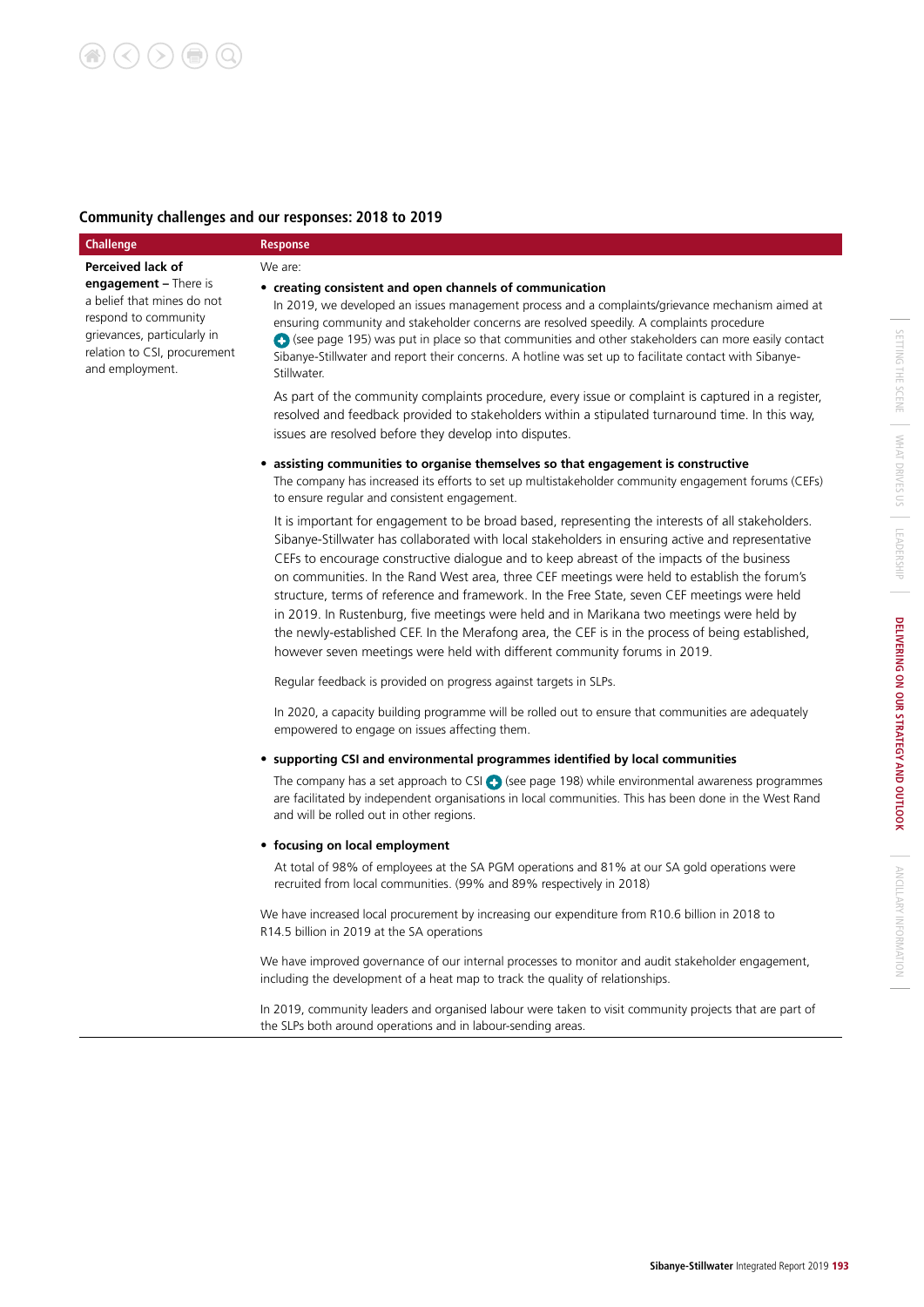#### **Community challenges and our responses: 2018 to 2019** continued

| <b>Challenge</b>                                                                                                                                                                                                                                                                        | <b>Response</b>                                                                                                                                                                                                                                                                                                                                                                           |
|-----------------------------------------------------------------------------------------------------------------------------------------------------------------------------------------------------------------------------------------------------------------------------------------|-------------------------------------------------------------------------------------------------------------------------------------------------------------------------------------------------------------------------------------------------------------------------------------------------------------------------------------------------------------------------------------------|
| Employment - All job<br>applicants must undergo<br>medical fitness tests, and<br>criminal and credit record<br>checks, before they are<br>employed by Sibanye-<br>Stillwater. This process has<br>been misinterpreted by the<br>communities as an attempt to<br>limit local employment. | At the Rustenburg operations, in 2020 we will be inviting community leaders to visit our occupational health<br>centre to take them through our engagement processes so that they can understand that there are good<br>health reasons why some job applicants fail.                                                                                                                      |
| Legacy issues from<br>acquired assets - due to<br>unresolved historic issues with<br>the previous owners of our                                                                                                                                                                         | Sibanye-Stillwater is engaging with communities to seek resolutions to legacy issues where applicable.<br>Engagements continue with relevant stakeholders to find mutually beneficial solutions to long standing<br>issues while mapping a new path on the basis of the new relationships.                                                                                                |
| current assets                                                                                                                                                                                                                                                                          | We are closing historical gaps in procurement and socio-economic development (see Procurement and<br>enterprise development on $\bigodot$ page 199, SLP status on $\bigodot$ page 197, and the summary of our 2019 SLP<br>projects at @ www.sibanyestillwater.com)                                                                                                                        |
| Lack of local procurement                                                                                                                                                                                                                                                               | As part of our enterprise and supplier development strategy, the following were actioned in 2019:                                                                                                                                                                                                                                                                                         |
| opportunities - This is<br>a major concern across<br>communities in South Africa.                                                                                                                                                                                                       | Small, medium and micro enterprise (SMME) workshops to help capacitate local SMMEs and co-<br>operatives, and to provide information on procurement opportunities at Sibanye-Stillwater in collaboration<br>with the Local Economic Development Department of Rand West City Municipality, Gauteng Enterprise<br>Propeller, Small Enterprise Finance Agency and Phakamani Impact Capital. |
|                                                                                                                                                                                                                                                                                         | Local procurement engagement sessions to provide information to SMMEs who will also benefit directly<br>from the services of the enterprise and supplier development (EDC) centres, which were established in all our<br>operating areas in 2019.                                                                                                                                         |
| Life after mining and<br>avoiding the creation of<br>ghost towns                                                                                                                                                                                                                        | Our social closure framework was conceptualised in 2018. This framework and its accompanying plans go<br>beyond mining and call for social development planning that is sustainable and inclusive to prevent the<br>creation of ghost towns at the end of the life of our mines.                                                                                                          |
|                                                                                                                                                                                                                                                                                         | In developing these plans, we collaborate and strategise with municipalities, district and local, to identify<br>economic activities that will endure post-mining. The plans, aligned with regional IDPs, will be driven and<br>owned by the municipalities.                                                                                                                              |
|                                                                                                                                                                                                                                                                                         | $\cdots$                                                                                                                                                                                                                                                                                                                                                                                  |

See Social and labour plans on **C** pages 195 and 197 for more details on our life after mining projects and see box on *Bokamoso Ba Rona Agricultural-Industrial Initiative*.

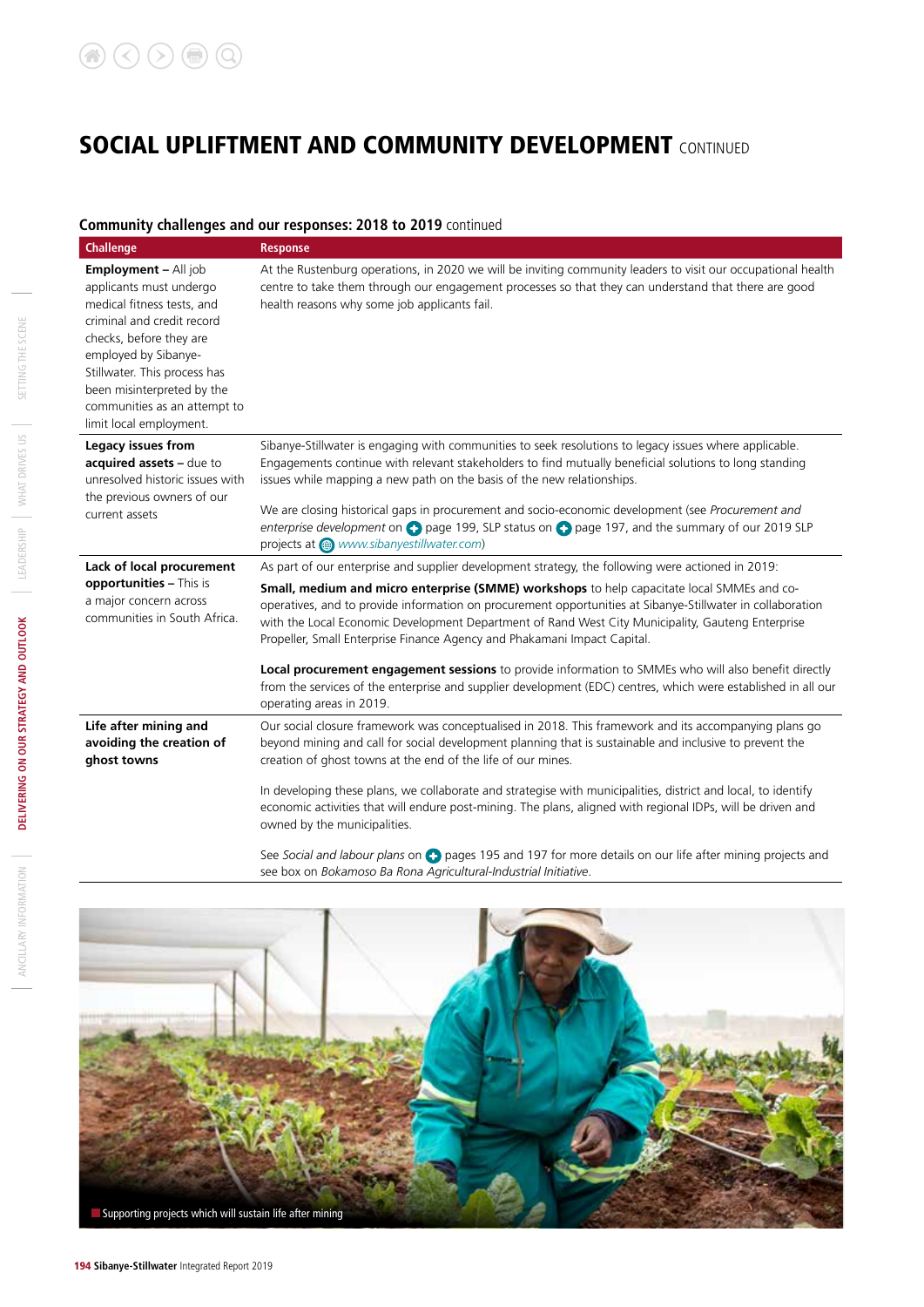

#### **The Mining Charter**

Following the release of Mining Charter 3 in 2018 and related implementation guidelines, we held internal capacity building workshops for management and organised labour to align understanding of the regulatory requirements and their reporting. This was also intended to ensure that all mining right holders across our SA operations understand the terms and conditions and obligations pertaining to our mining rights. In 2020, we will be rolling out a capacity building programme on regulatory compliance for our Community Engagement Forums; which comprise community leaders and government representatives.

By September 2019, we had submitted our mandatory five-year transitional plans for Employment Equity and Procurement, Supplier and Enterprise Development to government, providing a baseline

of where we are now in terms of our Mining Charter 3 targets, and showing how we will meet our targets by 2024. The first annual report on Mining Charter 3 was submitted to the Department of Mineral Resources and Energy (DMRE) by 31 March 2020. Every mining right also requires that a social baseline analysis be conducted to inform socio-economic and community development as required in the SLP.

The Mining Charter continues to set socio-economic development (SED) spend, which includes SLP local economic development (LED) projects, at 1% of net profit after tax, but this now comes with an added stipulation that only 8% may be on spent on project management. Although the SA operations recorded a loss for the year of R4.3 billion, we continued with SED expenditure of R152 million in 2019 and R1.58 billion SLP expenditure for the year.

Although our socio-economic development focus has moved beyond the scope of our SLPs, regulatory compliance is a critical element

of our socio-economic impact. For a summary of our 2019 SLP LED projects and their impact, refer to *www.sibanyestillwater.com* 

#### **Social and labour plans (SLPs)**

It is important to highlight that there have been challenges in the implementation of SLPs for a myriad of reasons, which include project sustainability, lack of co-ordination by different role players to ensure project impact and sometimes lack of interest in taking up training opportunities. The Group has, through its acquisitions, inherited SLPs with backlogs but has made steady progress in closing them throughout the years.

In order to enhance impact and ensure sustainability, our SLP teams have been trained on social return on investment (SROI) methodology so that they are able to ensure that all future SLP projects will be engineered in such a way that their SROI can be measured. This will allow reporting not just on the business performance and beneficiaries of our projects and expenditure, but also project impacts and outcomes.

We recognise that viewing our SLPs as the driver for community development is too narrow an approach: our driver is enduring social impact. Dovetailing with this approach, is our social closure framework and its accompanying socio-economic programme plans. To catalyse sustainable development, we will be focusing on supporting capacity building initiatives for local municipalities, NPOs and NGOs, as well as regional planning such as our township development in Marikana. We are also engaging with our neighbouring miners to make it possible for us to have a bigger impact in our communities.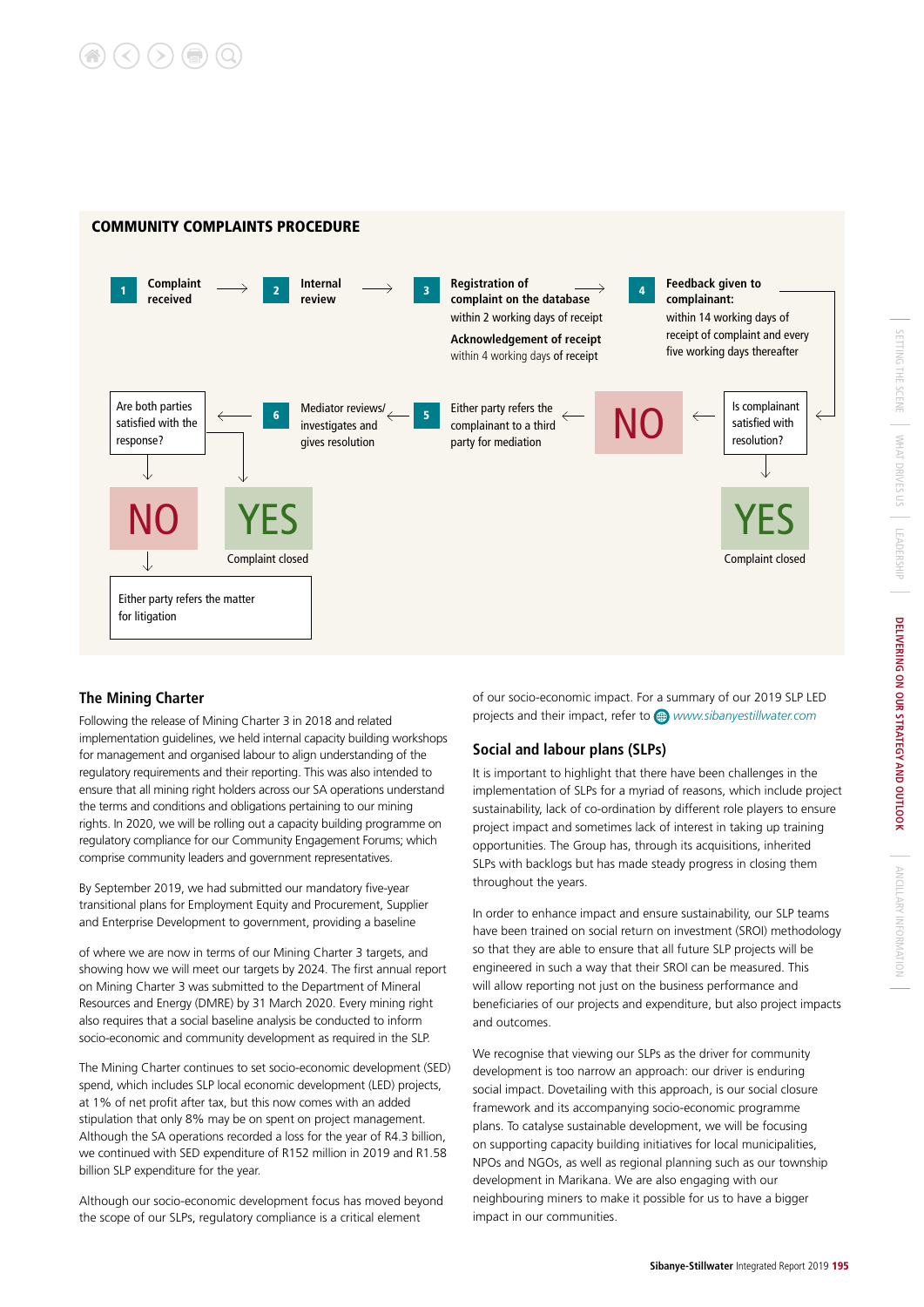An example of our life after mining projects is the Bokamoso Ba Rona agricultural-industrial initiative. We are engaging with the stakeholders in the West Rand on an industrial project that will see the creation of a manufacturing hub at the proposed industrial park. This industrial park, if realised, has the potential to create further jobs, ameliorating the impact of the scaling down of mining operations across the district.

#### BOKAMOSO BA RONA AGRICULTURAL-INDUSTRIAL INITIATIVE

The Bokamoso Ba Rona initiative is a multi-stakeholder approach to promoting sustainable economic activity through the development of a large-scale agriculture and bio-energy hub in areas of the greater West Rand District Municipality, close to Sibanye-Stillwater's mining operations. Currently, the local economy depends predominantly on mining and there is a need to diversify economic activity. To this end, Sibanye-Stillwater has contributed 30,000ha of land towards the development of the hub.

Significant progress has been made in advancing the Bokamoso Ba Rona agri-industrial programme. The corporate vehicle has been established as a non-profit company through which the founding partners (Sibanye-Stillwater, Far West Rand Dolomitic Water Association, Gauteng Infrastructure Financing Agency and West Rand Development Agency) will exert governance and oversight as well as commit to their respective responsibilities to support programme implementation.

A joint development agreement has been concluded with the programme management consortium comprising Talmar Impact Investments, Aurecon and Cliffe Dekker Hofmeyr that will frame the scope of work that will be executed to develop the programme design for commercial sustainability and optimised delivery of socio-economic benefit to the inhabitants of the district.

While certain quick-win opportunities are available to kick start economic activity, it is intended to develop a strategic programme design based on solid feasibility studies and business analysis to create the investable opportunities that will attract substantial investment financing into a venture fund.

This is a unique collaboration with clearly defined and appropriate roles for public and private sector organisations to build a sustainable district economy.

For more information on this programme, visit *www.sibanyestillwater.com* 

The local economic development projects in our SLPs are identified through the Integrated Development Plan (IDPs) of local government. Selected projects are in the areas of social infrastructure, health, economic development and capacity building.

Our social infrastructure projects included roads, walkways and bridges, high mast lights and water reticulation projects, recognising that our own employees are adversely affected by the absence of basic services in areas where they reside. Through these projects, we are creating sustainable social infrastructure that improves the quality of lives of our employees and local communities, unlocks economic opportunities and will remain functional long after mining.

In the area of health, we are contributing to the construction of clinics in the North West and have donated mobile units to government – two basic mobile clinics and two mobile maternity and obstetric clinics were donated to the Department of Health in 2019.

In our approach to local economic development projects, we are at pains to structure our income generating projects as business enterprises that are sustainable because of their developmental nature. It has become evident that to make them sustainable we need to focus on capacity building that will ensure that the beneficiaries continue to run these projects beyond government and our support. To that extent, we have focused on helping them secure offtake agreements, which are essential to their development and are brokered as a first step in the establishment of ventures. These are mainly in agriculture where we support piggeries, vegetable farming and wool production.

We are also contributing to socio-economic development programmes in the Eastern Cape, which is our primary labour-sending area. We have completed the construction and equipping of four of eight shearing sheds to enable subsistence sheep farmers to participate in the commercial wool protection value chain. The facility already has offtake agreements in place with the Wool Shearing Association.

In terms of education, we are involved in infrastructure support for schools and have partnered with Gold Fields Limited, South Deep Education Trust, WestCol and Westonaria Community Trust to construct the Westcol Technical and Vocational Education and Training College with partners to provide skills training relevant to alternative economies in the West Rand district.

Portable skills training (such as welding, plumbing, bricklaying, sewing and carpentry) by the Sibanye-Stillwater Academy is also offered in line with SLP targets.

Internal governance of SLPs is undertaken through forums designed to monitor and evaluate implementation and Mining Charter obligations. The Social Licence to Operate Committee provides guidance on the overall approach and evaluates progress against commitments. At operational level, meetings are convened quarterly with management and organised labour. In 2019, the SA gold operations held 10 (seven in Merafong and three in Beatrix) SLP forum meetings. SLP forum structures were set up at the Rustenburg and Kroondal PGM operations and five forum meetings were held in 2019. A SLP forum has not yet been established for the Marikana operations.

Sibanye-Stillwater has extended the Care for iMali financial wellness programme to communities  $\bigcirc$  (see fact sheet at *www.sibanyestillwater.com*).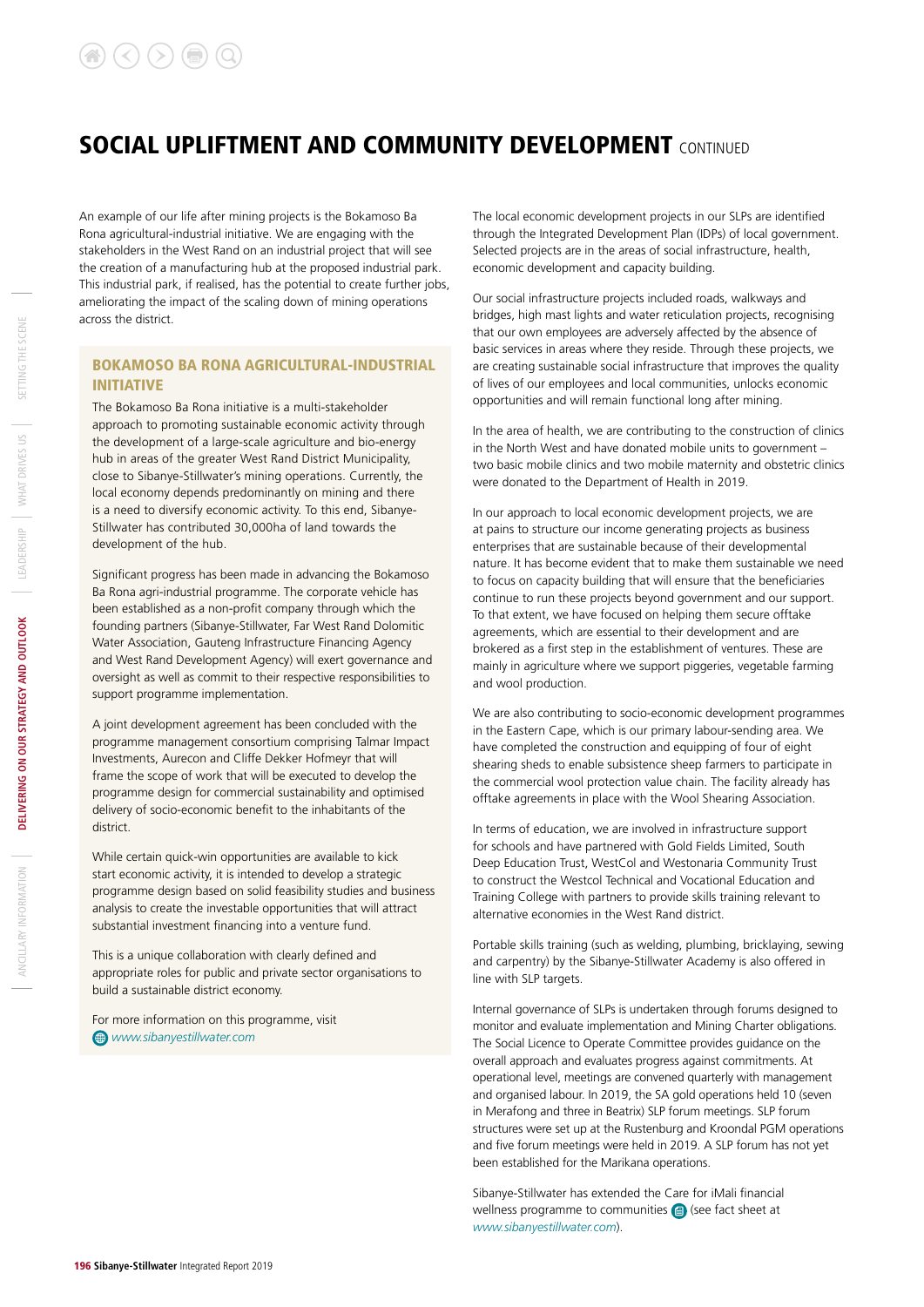# $\textcircled{\textcircled{\tiny{\textcirc}}}$   $\textcircled{\textcircled{\tiny{\textcirc}}}$   $\textcircled{\textcircled{\tiny{\textcirc}}}$

In summary, it is our belief that understanding the social needs of the environments in which we operate, will give us sufficient credibility to enter into a successful social compact discussion with our local communities. It is, however, vital that we deliver on our promises to avoid reputational damage. Delays emanating from our procurement processes are being addressed, in part by the introduction of Coupa (see page 199 for details).

#### **SLP status**

- **Beatrix:** The SLP for 2017-2021 has been approved and implementation is underway. A Section 93 notice of backlog at Beatrix was received and management is engaging with the authorities in this regard, while addressing the backlogs.
- **Burnstone:** The SLP for 2017-2021 has been submitted to the DMRE and we await approval. A section 93 directive was issued for non-delivery of SLP commitments and the company responded accordingly.
- **Cooke 123:** Under care and maintenance, implementation of LED projects backlog will be completed in Q1 2020.
- **Cooke 4:** Under care and maintenance, implementation of LED projects backlog will be completed in Q1 2020.
- **Driefontein:** Implementation of SLP for 2017-2021 is in progress. Backlog from previous SLP (2012-2016) in laboursending area LED project is being addressed and will be delivered during 2020.
- **Kloof:** Backlog of host LED projects has been completed. 2017-2021 SLP was approved during the last quarter of 2019 and implementation has commenced. Backlog from previous SLP (2012-2016) in labour-sending area LED project is being addressed and will be delivered during 2020.
- **Rustenburg operations:** The SLP for 2016-2020 is being implemented.
- **Kroondal:** In terms of the current SLP (2016-2020), the LED project backlog is being addressed and implemented by Anglo American Platinum as per the pooling and sharing agreement with Sibanye-Stillwater. All the other areas of the SLP are being implemented by Sibanye-Stillwater.
- **Marikana:** SLPs at the various operations are in implementation state. The company is continuing with the implementation of the backlog SLPs and has communicated its commitments in line with the Competition Commission's approvals. The Generation III is expected to be signed off in early 2020 due to delays in stakeholder consultations and implementation is expected to commence in 2020.



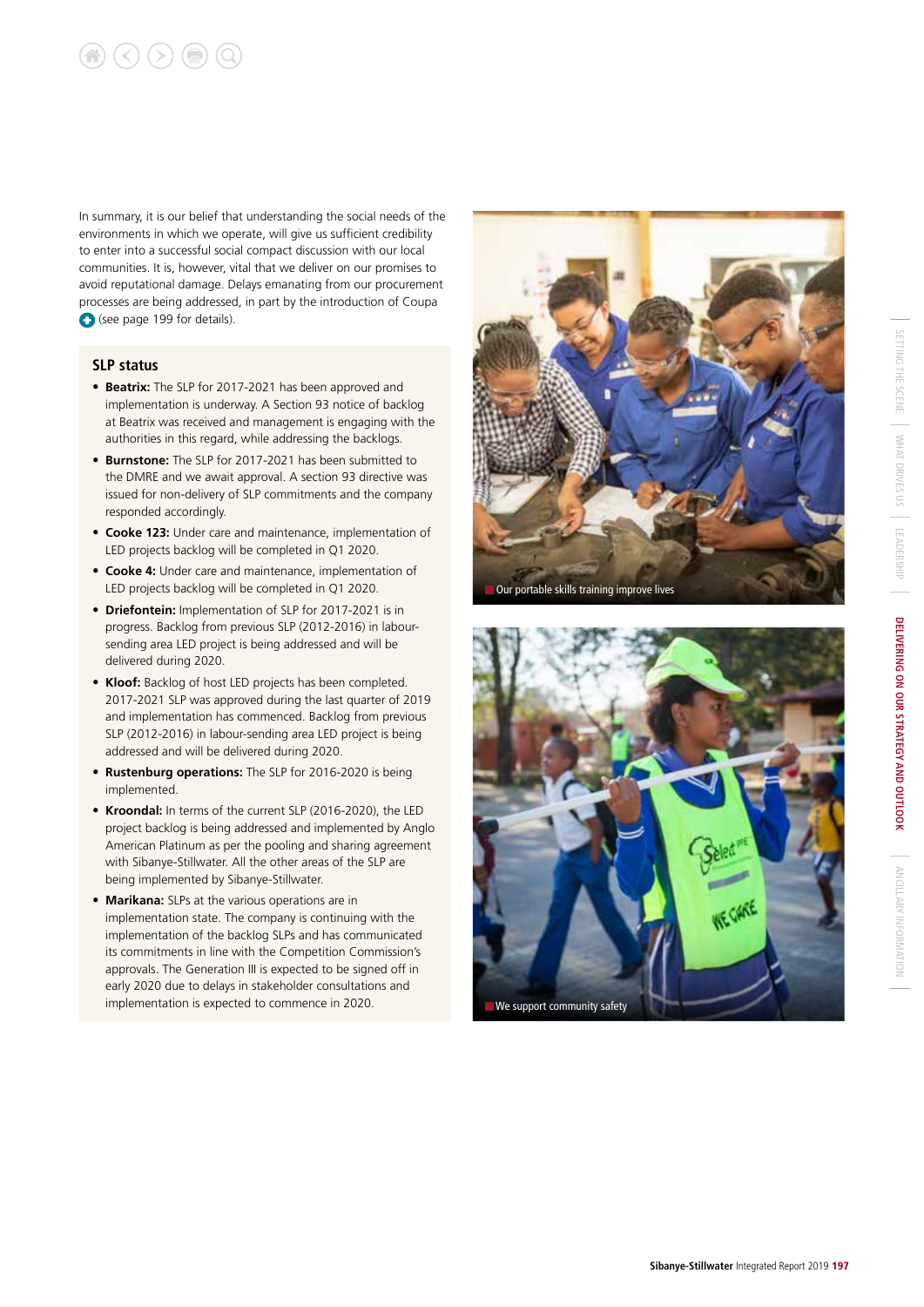#### **SA operations: socio-economic development (SED) expenditure (R million)**

|                                                  | 2019  |          |                          |              | 2018  |             | 22017        |             |             |
|--------------------------------------------------|-------|----------|--------------------------|--------------|-------|-------------|--------------|-------------|-------------|
|                                                  | Total | Gold     | PGMs*                    | <b>Total</b> | Gold  | <b>PGMs</b> | <b>Total</b> | Gold        | <b>PGMs</b> |
| Local economic development projects <sup>3</sup> | 62.2  | 7.7      | 54.5                     | 18           | 2.6   | 15.4        | 24           | 13          | 11          |
| Human resource development                       |       |          |                          |              |       |             |              |             |             |
| Communities <sup>3</sup>                         | 77.98 | 41.5     | 36.5                     | 68.6         | 51.4  | 17.2        | 532          | 340         | 193         |
| Employees <sup>2,3</sup>                         |       |          | $\overline{\phantom{0}}$ | 489.5        | 305   | 184         |              |             |             |
| Employee housing and nutrition <sup>1,2,3</sup>  | -     |          | $\overline{\phantom{a}}$ | 772          | 594   | 178         | 586          | 425         | 161         |
| Health                                           | 8.5   | 7.5      | 0.937                    | 10           | 10    | 0           | 3            | 3           | $\Omega$    |
| <b>Education</b>                                 | 2.89  | 1.3      | 1.5                      | 13.7         | 13.7  | $\Omega$    | 3            | 3           | $\Omega$    |
| Arts and culture support                         | 0.10  | $\bf{0}$ | 0.10                     |              |       |             |              |             |             |
| Sport, conservation and environment              | 0     | $\bf{0}$ | 0                        | 0.345        | 0.345 | $\Omega$    | $\mathbf 0$  | $\mathbf 0$ | $\Omega$    |
| Donations, community development and             |       |          |                          |              |       |             |              |             |             |
| charitable gifts                                 | 0.595 | 0.595    | $\mathbf 0$              | 2.7          | 2.3   | 0.4         | 10           | 8           | 2           |
| <b>Total SED</b>                                 | 152   | 59       | 93                       | 1.374        | 979   | 395         | 1,158        | 791.5       | 366.5       |

*1 Expenditure is reported inclusive of value-added tax (VAT) as no VAT is claimed in terms of the relevant Act*

*2 Previously reported human resource development figures included community and employees, which are excluded for the updated SED definition 3 Line item also included in the social and labour plan (SLP) definition*

*\* Includes Marikana operations for seven months from June 2019 to December 2019*

#### **SA operations: social and labour plan (SLP) spend 2019 (R million)**

|                                                                                                     | <b>Total</b> | Gold  | PGM*  |
|-----------------------------------------------------------------------------------------------------|--------------|-------|-------|
| Local economic development projects                                                                 | 62.2         | 7.7   | 54.4  |
| Human resource development - communities                                                            | 77.98        | 41.5  | 36.5  |
| Human resource development – employees <sup>1</sup>                                                 | 552.2        | 274.4 | 277.8 |
| Housing and living conditions expenditure <sup>1</sup>                                              | 883.7        | 613.1 | 270.6 |
| Management of downscaling and retrenchments (provision of alternative skills training) <sup>1</sup> | 8.5          | 8.5   | 0     |
| <b>Total SA SLP spend</b>                                                                           | 1.584        | 945.2 | 639.5 |

*\* Includes Marikana operations for seven months from June 2019 – December 2019*

*1 Excluded from the updated definition from the SED expenditure on the previous table*

#### **SA operations: enterprise development (R million)**

|    | 2019 |      | 2018 |                                                 | 2017 |  |
|----|------|------|------|-------------------------------------------------|------|--|
|    |      |      |      | Total Gold PGMs Total Gold PGMs Total Gold PGMs |      |  |
| 34 | 17   | - 17 |      | 11 7 4 1 0.5 0.5                                |      |  |

The total enterprise development expenditure for 2019 for the SA operations was R5.2 million, with a balance of R23.8 million available in the fund at the end of 31 December 2019 (please refer to the procurement section on page 199).

#### **Community trusts**

With the acquisition of the Rustenburg operations in 2016, Sibanye-Stillwater concluded a 26% broad-based BEE transaction through a subsidiary. In terms of this transaction, 26% of the Rustenburg entity is held jointly by the Rustenburg Mines Community Development Trusts (24.8%); the Rustenburg Mine Employees Trust (30.4%); Bakgatla-ba-Kgafela Investment Holdings (24.8%); and Siyanda Resources (20%).

A team has been established to review the governance arrangements in the Trusts and all outstanding issues will be highlighted and addressed in 2020.

We have set up a Sibanye-Stillwater Group Development Trust into which some of the trusts with similar objectives will be consolidated as a single trust that will implement the company's CSI programmes. It is envisaged that this will be fully operational in 2020.

#### **Corporate social investment**

Management of CSI activities at our SA operations is being streamlined to ensure that it is focused and optimises benefits for beneficiaries. To ensure impact, our CSI interventions are funded over a fixed period, depending on the specific focus area.

In the West Wits region, Rand West and Merafong, we are supporting three homes for elderly and disabled people with an investment of R1.2 million in monthly food parcels over two and a half years, while providing the same people with skills to cultivate self-sustainable food gardens for their own consumption and to generate an income. In Sonop, in North West, we assisted with the refurbishment of an old age home.

Our focus in Rustenburg and Marikana is on supporting early childhood development (ECD) centres in partnership with other role players. This included infrastructure refurbishments, the provision of learning and support materials as well as capacity building of ECD practitioners.

We have also provided food security support for non-profit organisations and healthcare in Marikana and in the Eastern Cape.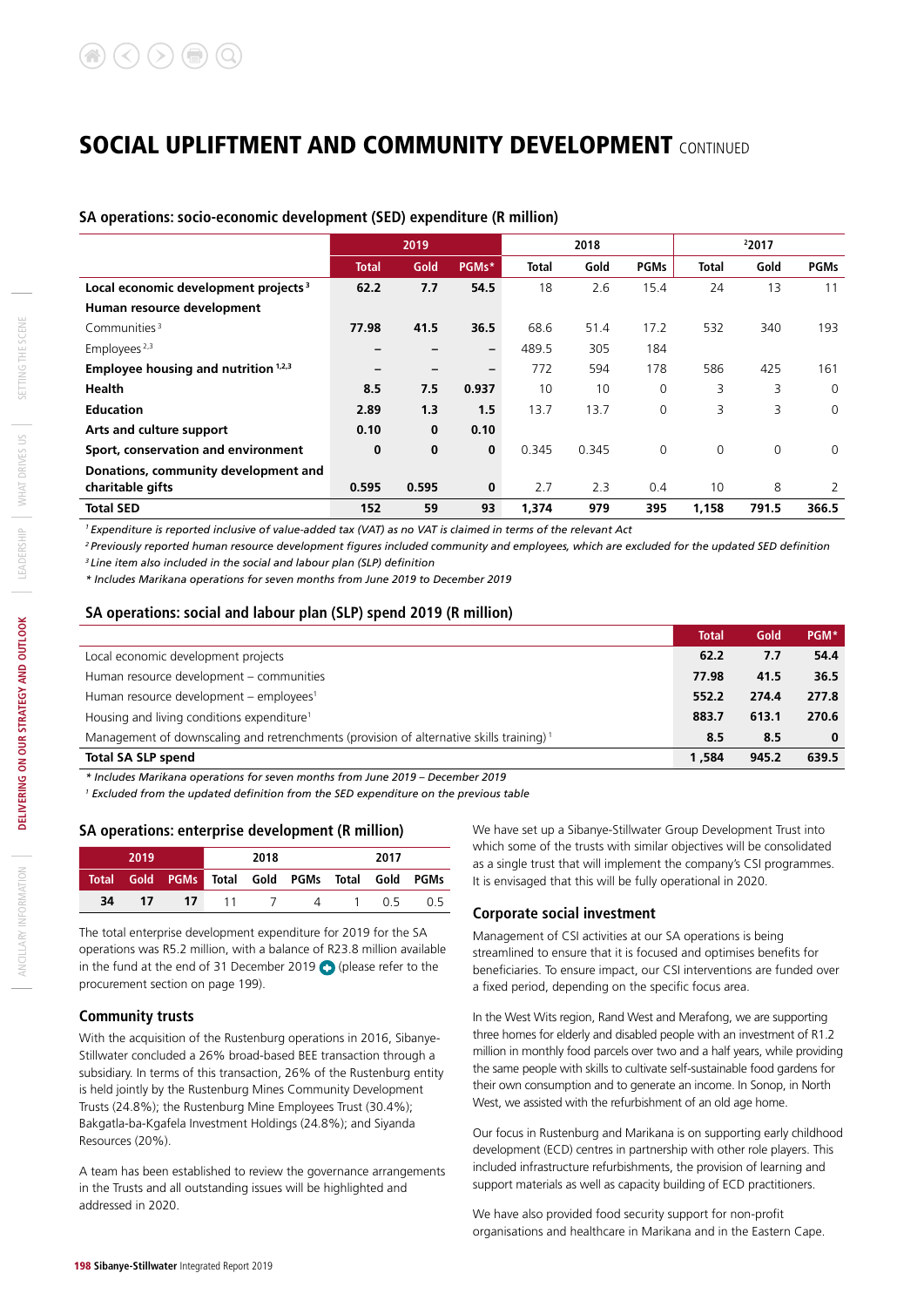In the Free State in 2019, we focused on a food security programme and provided food parcels at homes for the elderly, while engaging with stakeholders to determine future focus areas.

#### **SA operations: corporate social investment in 2019 (Rm)1**

|      | <b>Total</b> | Gold | <b>PGMs</b> |
|------|--------------|------|-------------|
| 2019 | 12.1         | 9.5  | 2.54        |
| 2018 | 26.5         | 26.5 | 0.04        |
| 2017 | 15.8         | 13.8 | 1.98        |

*1 Corporate social investment is included in the socio-economic development table on the previous page*

#### HUMAN RIGHTS

Sibanye-Stillwater conducts its business in line with national legislation, including the Constitution and the Labour Relations Act, as well as the International Labour Organization guidelines.

No human rights violations were reported during 2019. The SA gold operations' five-month long industrial action resulted in 10 fatalities which included community members. For more information about the strike, please refer to  $\bullet$  page 153 in *Empowering our workforce*. The Human Rights Commission investigated the strike and its impact and reported that the Group had not violated any human rights during the period.

Challenges related to illegal mining at our SA gold operations continue. The Group has invested a significant amount in bolstering internal security and other crime prevention measures. Group strategy is to continue to influence the sector and public policy, while clearing out illegal mining activities.

For the impact of illegal mining on communities,  $\blacksquare$  see the fact sheet: *Combatting illegal mining at the SA operations.*

#### PROCUREMENT AND ENTERPRISE DEVELOPMENT

Participation by local community businesses in Sibanye-Stillwater is one way of contributing to the economic development of communities around our mining operations. Issues relating to local procurement and enterprise development were a major cause of strained relationships between our business and local communities in 2019.

Procuring services from local suppliers can be a challenge. Some of the issues are a lack of relevant mining skills, pricing and contract deliveries. Despite the challenges, however, we achieved a local spend of 74% across all our operations in 2019 (2018: 77%).

In response to the challenges of local procurement, our enterprise and supplier development strategy has been developed to focus on:

- strengthening engagement with local stakeholders in our supply chain, including business forums, SMMEs and local businesses
- transparently sharing information about what we buy, opportunities available and our processes through workshops, open days and the implementation of Coupa (see below for details)
- funding assistance
- enterprise and supplier development programmes, including capacity-building SMME workshops
- proactively identifying SMMEs and potential joint ventures

• unlocking opportunities for local suppliers through ring-fencing commodities and unbundling (see below for details)

We have employed Phakamani Capital, an enterprise development service provider to assist us in coaching and developing the skills required to support local suppliers and drive sustainability. Through Phakamani, 399 individuals were trained in 2019.

Phakamani also runs the Sibanye-Stillwater R11.5 million loan facility to disburse to suppliers to help them meet their commitments to us as a business. In 2019, 130 loans were approved to the value of R24.4 million for the benefit of 45 SMMEs, including 36 youth and 63 female entrepreneurs, and a total of 1,309 jobs were created and sustained as a result.

Phakamani has a presence in our enterprise development centres which we established across our operations in 2019 and which are based at Theunissen, Welkom, Westonaria, Carletonville (a shared centre with AngloGold Ashanti) and Rustenburg. The centres are a first port of call for our communities with us as a business. Business training takes place from the centres and computers and internet access are provided for registration as suppliers. Black Umbrella, the small business incubation centre, is currently located at Mooinooi for our Marikana operation.

We are in the process of implementing the Coupa system, a spend management, cloud-based application, which will fundamentally transform the way we on-board suppliers, source, contract, procure and invoice goods and services. Coupa went live across the various operations beginning November 2019, with a full roll out planned by January 2021.

As a result of Coupa, processes across Sibanye-Stillwater will be streamlined and standardised to fit industry best practices. The entire procure-to-pay process will be simplified, made visible and transparent across the sourcing, contracting and procurement value chain for employees as well as for our suppliers. Coupa will also support and provide flexibility for our smaller, local suppliers as it is not necessary to be a registered vendor on the new system.

Coupa awareness sessions and training took place for all employees in 2019. Awareness sessions were completed for suppliers in the form of an internal roadshow, while additional, hands-on support was made available.

With each supplier engagement we emphasise the importance of transformation in meeting Charter requirements and retaining our licence to operate. Transformation also enables us to work with our communities and live up to our vision of improving lives. During our engagements, we investigate ways in which our suppliers can help us meet our Charter obligations, including the unbundling of opportunities on contracts with large suppliers. An intensified programme to unlock opportunities for local suppliers is being rolled out with focus on some 10 ring-fenced commodities.

Mining Charter 3 stipulates that a minimum of 70% of total mining goods procurement spend must be on South African manufactured goods that are SABS-approved. Of that 70%, 5% is to be spent on goods produced by women- or youth-owned and controlled companies. Sibanye-Stillwater worked with our suppliers to obtain the necessary information, which was provided by our suppliers in a signed affidavit and the answers captured in a database. Our status in this regard will be able to be assessed by the end of the first quarter 2020.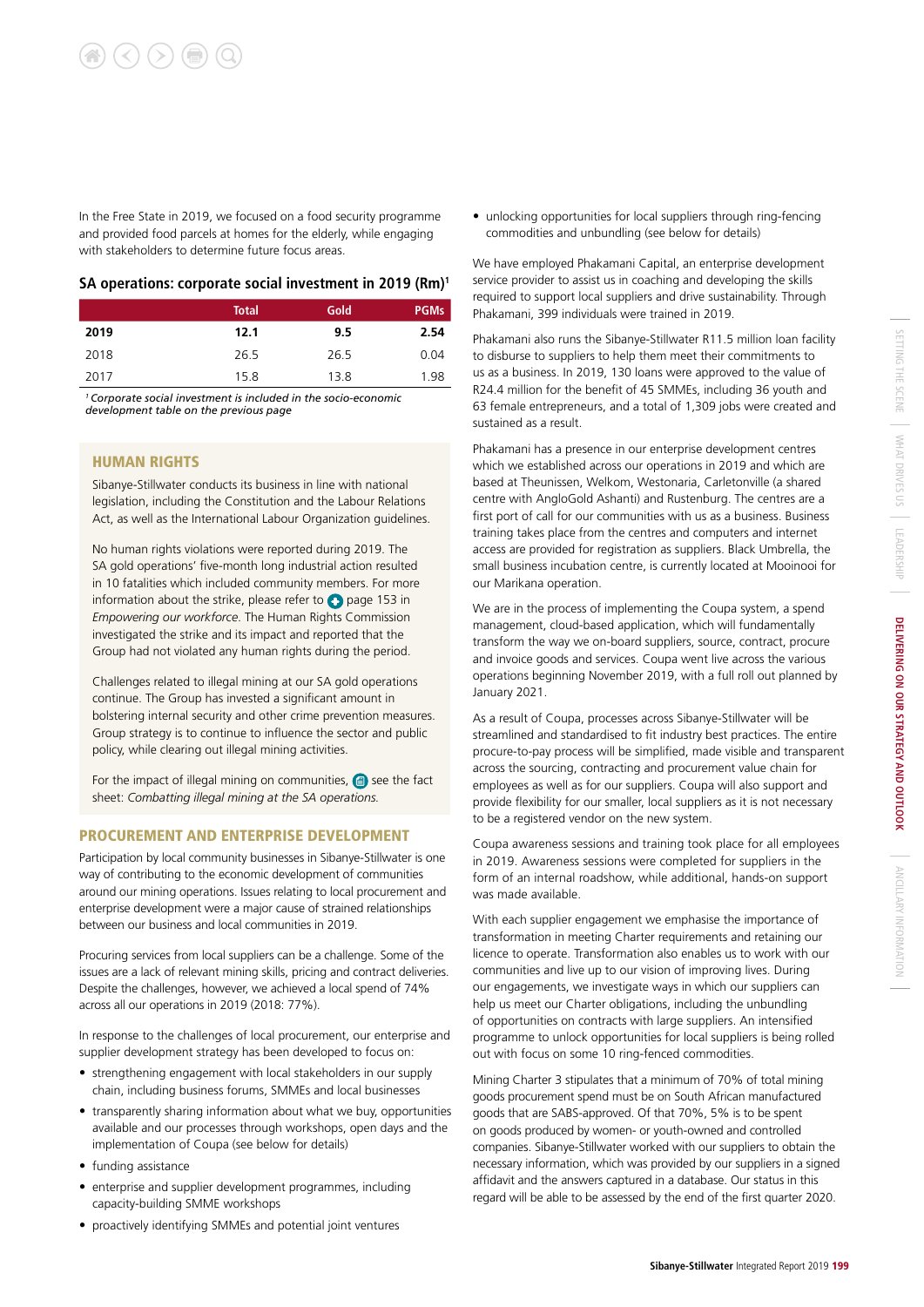#### **SA operations: discretionary BEE procurement 1 (%)**

|                  | <b>Mining goods target</b> | <b>Services target</b> |
|------------------|----------------------------|------------------------|
|                  | Target 70%                 | Target 80%             |
| Gold             |                            |                        |
| Beatrix          | 81                         | 51                     |
| Cooke 1, 2 and 3 | 79                         | 38                     |
| Cooke 4          | 81                         | 64                     |
| Driefontein      | 84                         | 67                     |
| Kloof            | 84                         | 75                     |
| PGM              |                            |                        |
| Kroondal         | 91                         | 86                     |
| Rustenburg       | 84                         | 78                     |
| Marikana         | 68                         | 74                     |
| <b>Total</b>     | 81                         | 73                     |

*1 The Mining Charter's procurement targets apply to procurement that 'excludes non-discretionary procurement expenditure' – this excludes expenditure that cannot be influenced, such as procurement from the public sector and state enterprises. Procurement targets therefore apply to discretionary expenditure over which Sibanye-Stillwater has influence*

#### **SA operations: total empowerment spend (2019)**

| Black-owned <sup>1</sup> (historically disadvantaged South African) businesses | <b>R</b> million   | % of total spend |
|--------------------------------------------------------------------------------|--------------------|------------------|
| Male-owned                                                                     | R5.397             |                  |
| Women-owned                                                                    | R <sub>2.744</sub> | 15               |
| <b>Total</b>                                                                   | R8,141             | 41               |

*1 Ownership greater than 51%*

#### **SA local discretionary and BEE procurement expenditure**

|      | <b>Total discretionary</b><br>procurement (Rm) | <b>Local BEE</b><br>procurement<br>spend (Rm) | % of BEE<br>procurement |
|------|------------------------------------------------|-----------------------------------------------|-------------------------|
| 2019 | R19,622                                        | R14,529                                       | 74                      |
| 2018 | R <sub>13</sub> ,755                           | R10,624                                       | 77                      |

#### US OPERATIONS

#### **Our operating context**

The US PGM operations' community challenges differ from those of South Africa. In the US, Sibanye-Stillwater's operations are situated in two rural counties in Montana. Through the Company's Good Neighbor Agreement, we have engaged closely with local environmental and community groups since 2000 to collaboratively address environmental and community issues and concerns.

In addition to its collaborative community relationships, the regulatory environment in Montana also limits negative impacts of the Company's operations on local communities. The Montana legislature enacted Montana's unique Hard Rock Mining Impact Act (HRMIA) in 1981. The purpose of the HRMIA is to ensure that large-scale mineral development will not burden the local taxpayer, as large-scale mineral development can bring with it an influx of demands on local government entities. There is also often a lag time between when the demands on local government units occur and the tax revenue stream from production of a mining property arrives. The HRMIA ensures that the needs of a host community are addressed as they occur.

In some cases, the development of a new hard rock mine may result in little or no increased cost for local government units. In other cases, the increase in service and facility needs and costs may be substantial. In either situation, the construction and operation of the mine will bring increased employment to the impact area and, eventually, increased tax base and tax revenue to the affected local government. The company's compliance with the HRMIA has meant that infrastructure and public school system burdens were addressed.

In addition to contributions to state and local tax bases through the HRMIA and other state and federal taxes, the US region contributes to its communities through our Community Giving Team. Our Community Giving Policy prioritises initiatives that support rural emergency and health care services, education (especially science, technology, engineering and mathematics), local community improvement activities and environmental stewardship. A sevenmember Community Giving Team was created in 2018 to implement our policy, an important aim of which is to support communities directly adjacent to our mines and processing facilities. The Team meets monthly to evaluate requests.

*ANCILLARY INFORMATION*